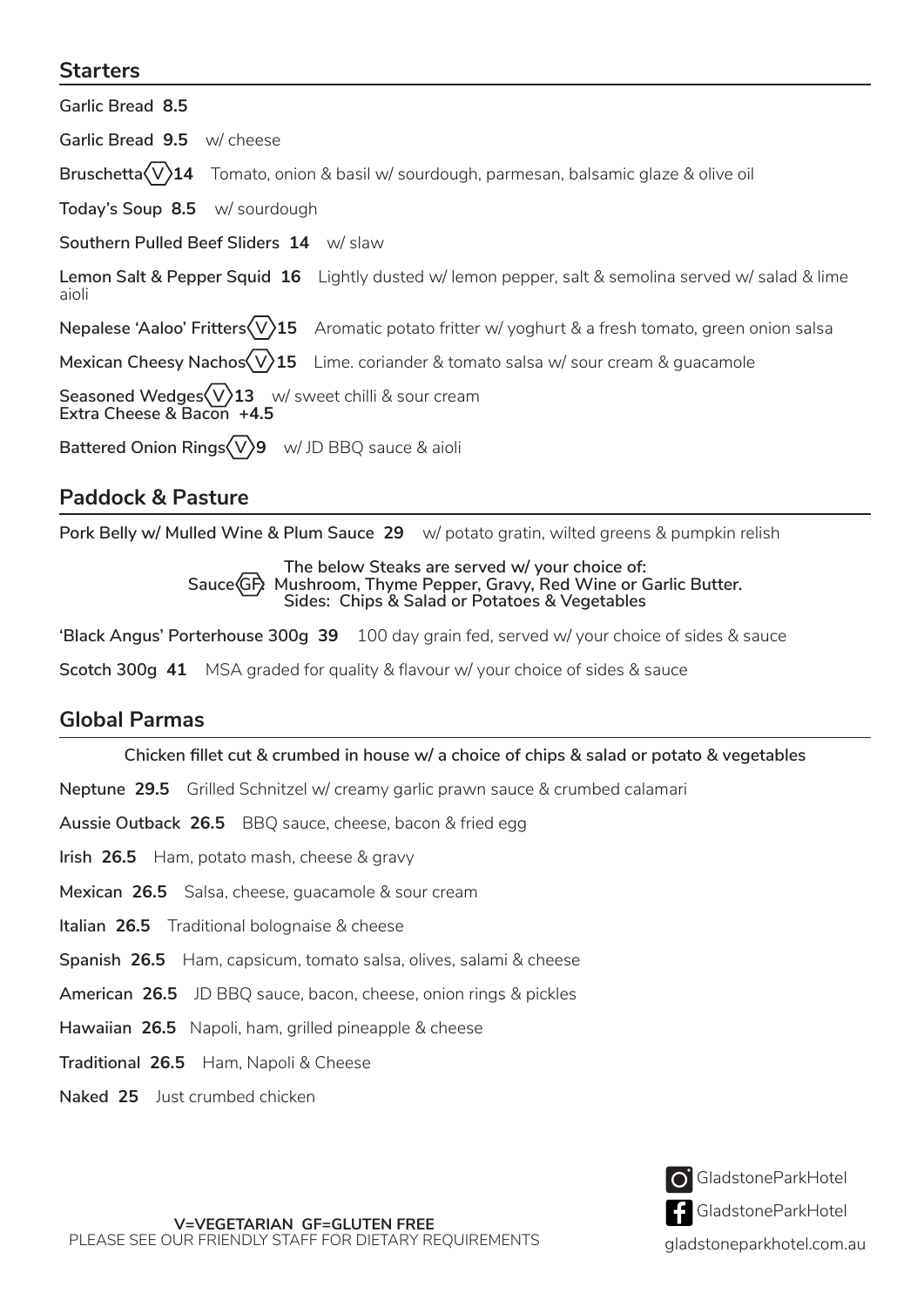# **Salads**

**Angus Beef, Beet & Pumpkin 18** Seared medium beef w/ roasted beetroot, pumpkin, goat cheese, toasted hazelnuts & balsamic

**Thai Prawn 18** Pan-seared prawns, mixed greens, carrot, tomato, cucumber & red onion w/ a Thai dressing, roasted peanuts & noodle crisps

**Tandoori Chicken Stack 22** Grilled & served on a potato rosti w/ salad greens, bacon, semi-dried tomato & a dollop of cucumber yoghurt

**Caesar 18** Cos, bacon, croutons & Grana Padano w/ our own traditional dressing, poached egg & anchovies

**Extra Grilled Chicken OR Prawns (3) OR Crumbed Calamari +5**

# **Main Favourites**

**Chicken Stir Fry 22.5** Wok-tossed in Singapore sauce w/ noodles or rice **Vegetarian available 21**

**BBQ Pork Stir Fry 25** Bok choy, vegetables & Singapore sauce w/ noodles or rice

**Wagyu Beef Burger 22** 100% beef patty w/ cheese, tomato, bacon, lettuce, caramelised onion, our burger sauce & egg on a milk bun w/ battered fries

**Tiger Prawn & Chilli Risotto GF 26** Pan-tossed cutlets w/ Arborio rice, wine, chilli, garlic, fresh tomato & rocket w/ parmesan & lemon

**Chicken, Mushroom & Spinach Risotto GF 23** w/ cream & parmesan

**Pumpkin Risotto (V) GP 21** w/ peas, semi dried tomato & spinach w/ parmesan

**Roast of the Day 26** Greens, roast vegetables & gravy

**Lemon Salt & Pepper Squid 26.5** w/ lime aioli, chips & salad or potato & vegetables

**'Lakes Entrance' Battered Rockling 26.5** Served w/ tartare, chips & salad or potatoes & vegetables

**Catch of the Day GF 28** Lightly seasoned & finished on the grill w/ tartare & lemon, chips & salad or potatotes & vegetables

**Herb Crumbed Calamari 25.5** Hand crumbed & flash fried calamari w/ house tartare, lemon & your choice of chips & salad or potatoes & veg

### **Pastas served w/ your choice of Fettuccine or Spaghetti. Gnocchi +2**

**Prawn, Chorizo & Squid 26** w/ tomato & herb sauce, mussels & parmesan

**Carbonara 19** Tossed w/ bacon, garlic, herbs & cream w/ parmesan

**Bolognaise 19** Napoli & meat sauce w/ parmesan

**Chicken Funghi 22** Chicken, mushroom, spinach, cream & parmesan

**Beef & Tomato Ragu 26** Slow cooked brisket, tomato, spinach & herbs finished w/ Grana Padano

## **Sides**

**Battered Chips 8** w/ aioli **Potato Mash 6**

**Roast Vegetables 7 Garden Salad 7**

**Seasonal Vegetables 7** GladstoneParkHotel



gladstoneparkhotel.com.au